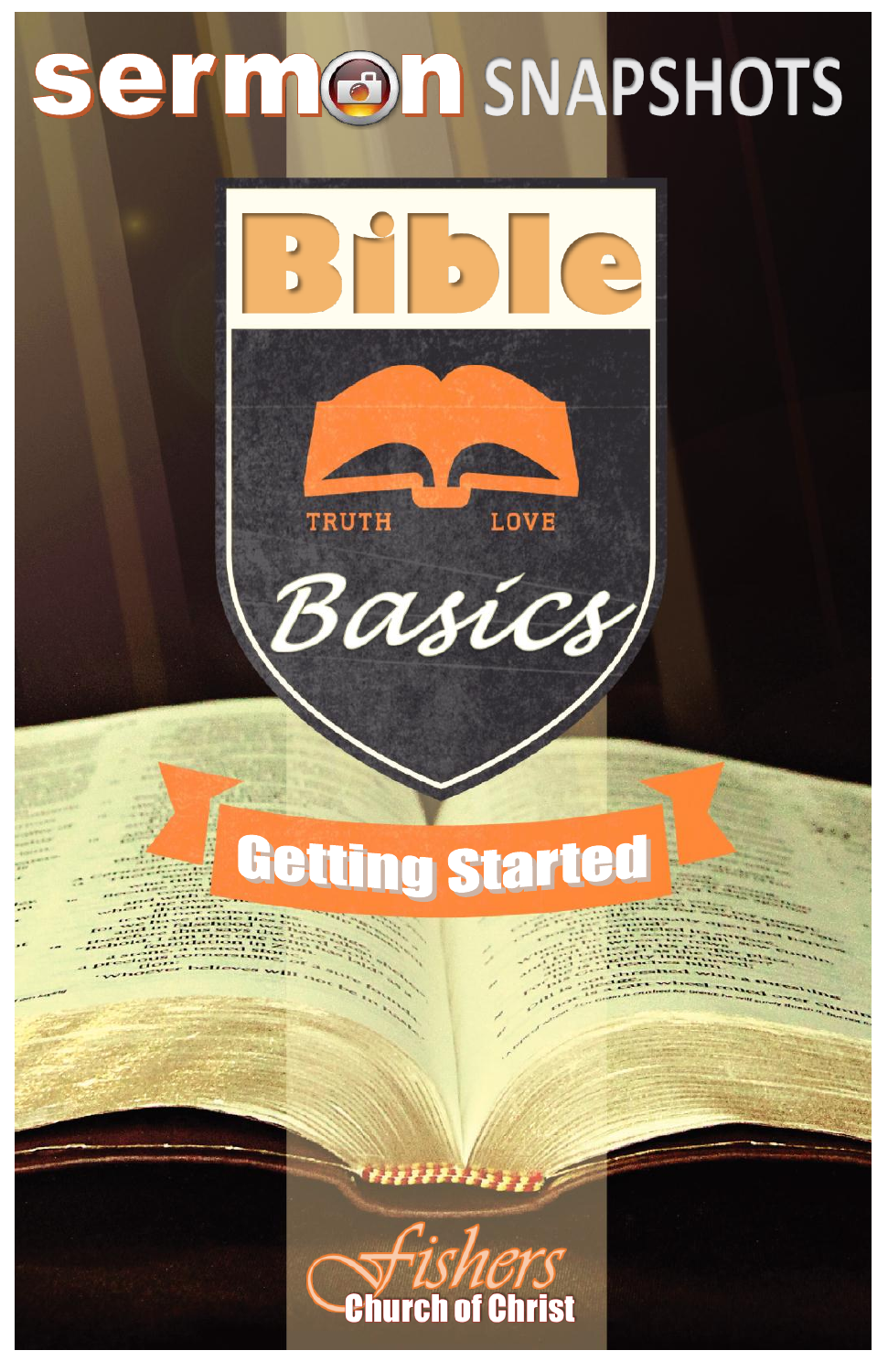### **A Brief Overview of the Bible**

Does the thought of digging into the Bible seem overwhelming to you? Well, don't be intimidated; it's not really that complicated! Would you like to take a brief guided tour of this grand book? Then read on!

#### **40 writers, over 1600 years (1500BC - 100AD), 66 books, and ZERO errors! (Why? 2 Timothy 3:16-17)**

#### **The Old Testament was written in** *Hebrew* **and** *Aramaic;* **New Testament in** *Greek*

- Hence, the need for translations into other languages, including English
- There are NO inspired translations each one has its merits and its faults
- Most recommended translations: KJV, NKJV, ASV, NASV, ESV, or HCSB

#### **Two** *major* **divisions; and three** *subdivisions* **(2 Timothy 2:15, "rightly dividing")** *The Old Testament* -- 39 books, with a **Jewish** focus (Genesis 12:1-3; Galatians 3:16) *- - it is the NT concealed*

- **Historical** -- first 17 books (5 law, 12 history), Genesis Esther
- **Prophetical** -- last 17 books (5 major, 12 minor), Isaiah Malachi
- **Devotional** -- middle 5 books (wisdom), Job, Psalm, Proverbs, Ecclesiastes, Song of Solomon

*The New Testament* -- 27 books, with a **worldwide** focus (Matthew 28:18-20) *-- it is the Old Testament revealed*

- **Historical** -- first 5 books (Matthew Acts) a history of Christ and the early church
- **Prophetical** last (Revelation) vision of "things which must shortly take place" (1:1)
- **Devotional** -- middle 21 books (Romans- Jude): doctrinal problems & Christian duties

#### **Major themes of the New Testament**

- Christ -- Jewish hope (Matthew to Jews, Mark to Greeks, Luke to Gentiles, John is more "spiritual")
- Salvation Deliverance from sin (Acts: book of conversions  $\&$  a history of the church)
- Church -- God's people (both universal and local; its work, worship, organization)
- Service -- Spiritual, moral, civil, domestic, economic, and social obligations
- Old/New Testament distinction Two entire books are dedicated to this: Galatians & Hebrews

#### **Things to remember when studying the New Testament**

- You are "reading someone else's mail," thus you must take into account certain things...
- The context and background (see Galatians 5:2) *– it wasn't circumcision per se, but binding it religiously*
- The customs of the times (1 Timothy 5:9-10) *– foot washing was an ancient custom of hospitality*
- The idioms of language (notice: "not/but" in John 6:27; 1 Peter 3:3-4) *– the "but" qualifies the "not"*

**In conclusion, the Bible tells us...**

 Who we are: God's image (Genesis 1:26-27) Why we are here: God's servant (Ecclesiastes 12:13-14)

**-Lanny Smith** Where we are going: God's home (John 14:1-3)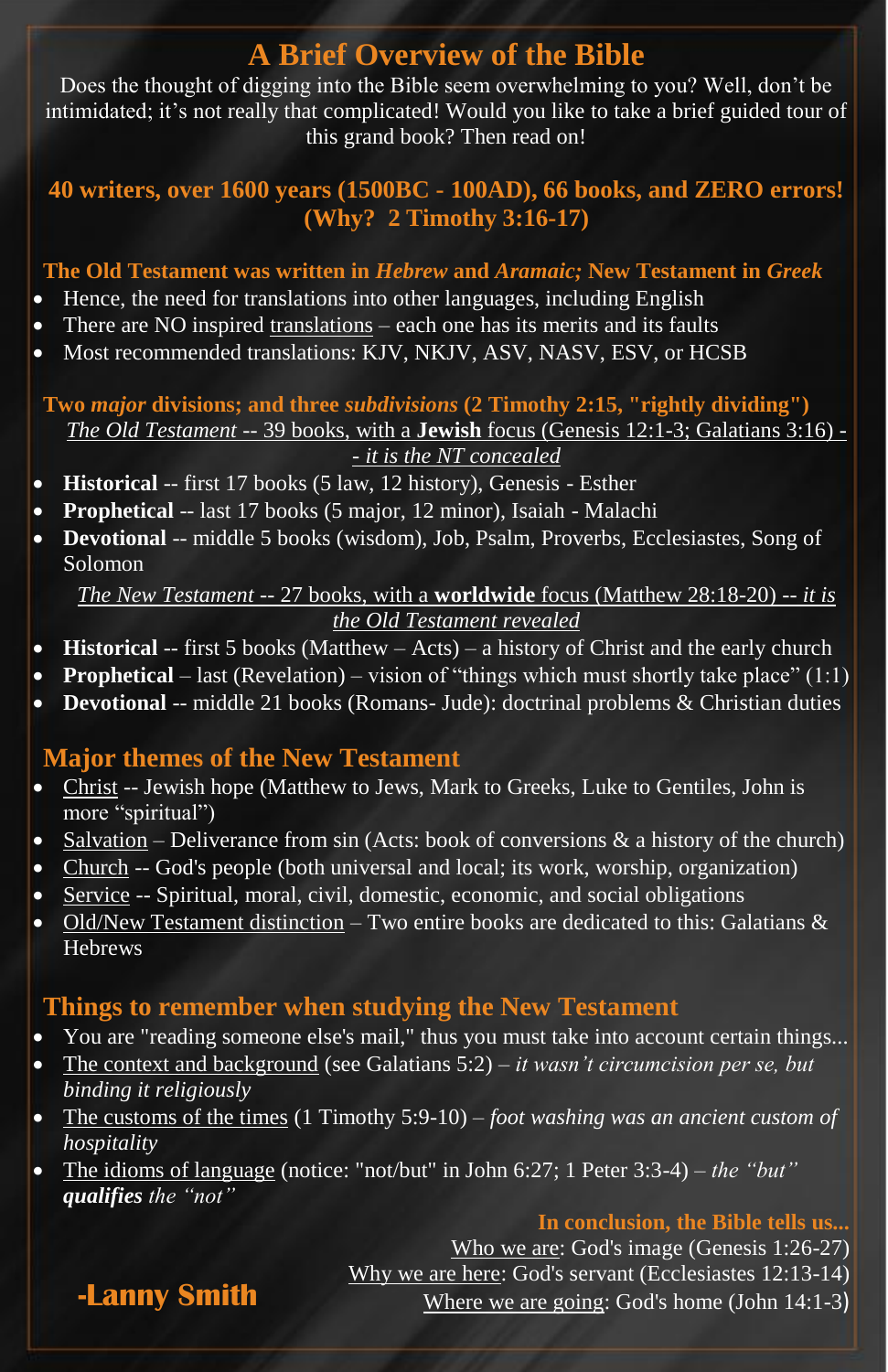## **How God Teaches Us**

The Christian religion is a teaching religion (Matthew 28:19-20; 2 Timothy 2:2). If that is true, then it is incumbent upon us to learn "how" teaching is done! This has a two-fold benefit. First, *I will know how God teaches;* then, *I will know how to pass that on to others!* Therefore, let's ponder how the teaching process works.

#### **Sometimes, God just states the facts**

- Like "Sergeant Joe Friday" on "Dragnet," we sometimes give "Just the facts, ma'am"
- **Ex:** "Sky is blue," "Grass is green," or "Water is wet," "I went to town," etc.
- *In the same way we would teach other folk, GOD often gives us "just the facts"*
- **Ex:** creation (Genesis 1:1); man in God's image (Genesis 1:26-27); God is love (1 John 4:8)

#### **Sometimes, God gives commandments**

- Whether at home, work, or wherever, we often give commands for others to obey
- **Ex:** "Shut that door," "Clean up your mess," "Get back to work right now," etc.
- *And just as we often command others, GOD often commands us to do certain things*
- **Ex:** "seek first" (Matthew 6:33); "Repent… and pray" (Acts 8:22); "abstain" (1 Thessalonians 4:1-3)

#### **Sometimes, God shows us by example**

- An example can send a vivid, "visual" lesson; a "demonstration" which we won't soon forget!
- *Negative examples* things we *should NOT do:* incest (1 Corinthians 5:1); frivolous lawsuits (1 Corinthians 6:1-2)
- *Positive examples* show things that are *acceptable to DO:* give on the first day (1 Corinthians 16:1-2)
- Otherwise, we must find "authorization." *Thus, examples can restrict!* (limited by lack of info)

#### **Sometimes, God simply implies things**

- I do NOT refer to a "guess" or a "surmising", but an implication that is "unavoidable" or "necessary"
- **Ex:** *"Any idiot knows the Bible teaches by implication"* (I didn't call him an idiot; but implied it!)
- I submit that, *without implication,* NONE of the Bible can be applied to us! (Acts 2:38-39)
- **Ex:** a "place" to baptize or assemble is IMPLIED in passages like these: Acts 8:36 & Hebrews 10:25

#### **What about when God says NOTHING?**

- In truth "silence" is "the ABSENCE of information;" thus, it does not tell, show, or imply ANYTHING!
- **Ex:** ordering a hamburger says NOTHING about my desire for other menu items
- It MAY mean that I don't want them, don't like them, or can't afford them we just do not know!
- If the information is lacking, we simply cannot assume that something is  $OK$ (Hebrews 7:11-14)

**What we have done here is simply show the "common sense" principles by which ALL teaching is done. Now let us use our God-given intellect to study, learn, and apply the words of the Bible to our own lives!**